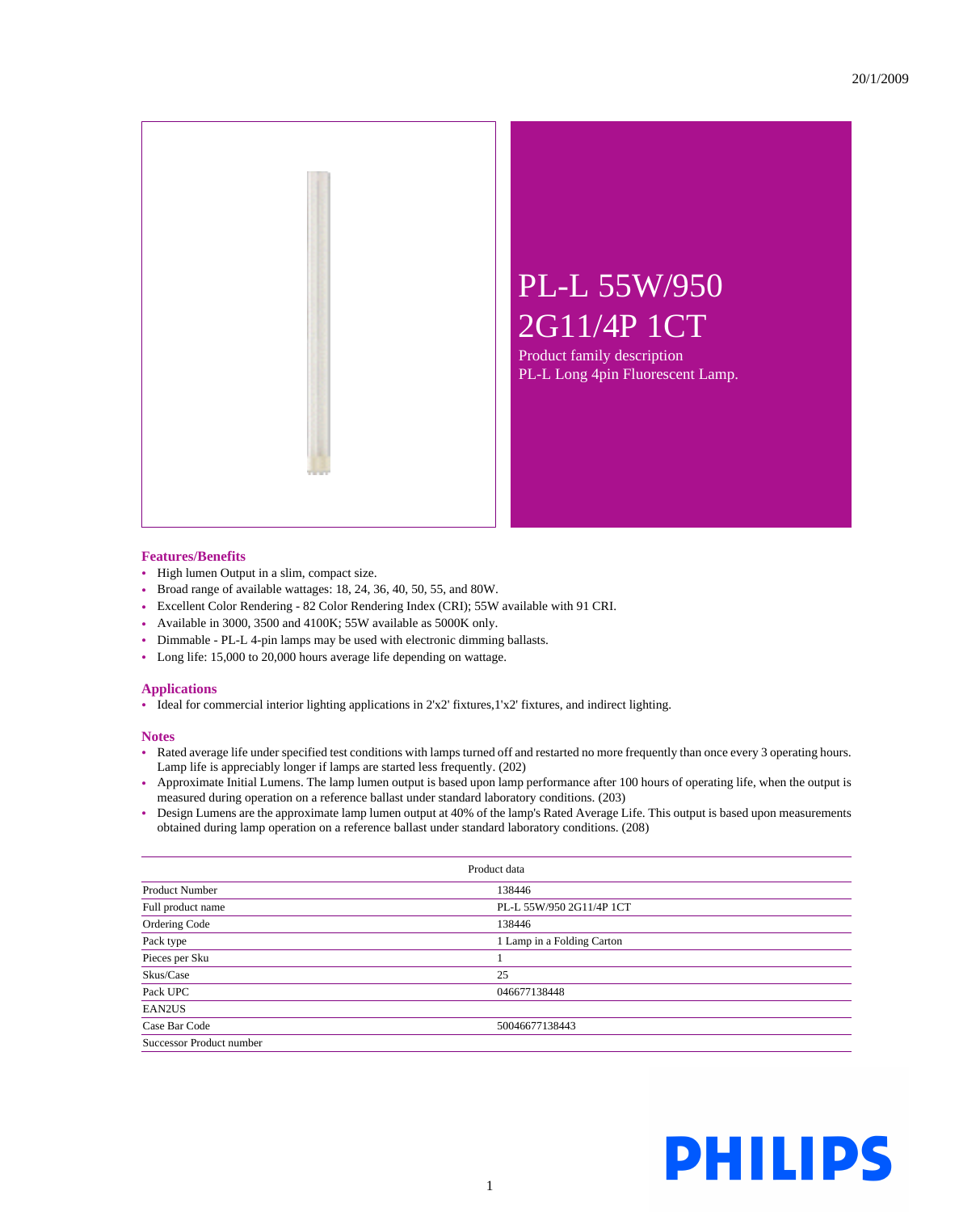| Product data              |                                  |  |  |  |
|---------------------------|----------------------------------|--|--|--|
| <b>System Description</b> | High Frequency [High Frequency]  |  |  |  |
| Base                      | 2G11                             |  |  |  |
| <b>Base Information</b>   | 4P                               |  |  |  |
| Execution                 | $/4P$ [4 Pins]                   |  |  |  |
| Packing Type              | 1CT [1 Lamp in a Folding Carton] |  |  |  |
| Packing Configuration     | 25                               |  |  |  |
| Avg. Life                 | $-h$                             |  |  |  |
| Rated Avg. Life           | 20000 hr                         |  |  |  |
| Ordering Code             | PL-L 55W/950/4P                  |  |  |  |
| Pack UPC                  | 046677138448                     |  |  |  |
| Case Bar Code             | 50046677138443                   |  |  |  |
| Watts                     | 55W                              |  |  |  |
| Dimmable                  | Yes                              |  |  |  |
| Color Code                | 950 [CCT of 5000K]               |  |  |  |
| Color Rendering Index     | 90 Ra8                           |  |  |  |
| <b>Color Designation</b>  | Daylight [Daylight]              |  |  |  |
| <b>Color Description</b>  | 950 Daylight                     |  |  |  |
| Color Temperature         | 5300 K                           |  |  |  |
| <b>Initial Lumens</b>     | $-Lm$                            |  |  |  |
| <b>Initial Lumens</b>     | 3650 Lm                          |  |  |  |
| Overall Length C          | 541.6 mm                         |  |  |  |
| Diameter D                | 37.7 mm                          |  |  |  |
| Diameter D1               | $18 \text{ mm}$                  |  |  |  |
| <b>Product Number</b>     | 138446                           |  |  |  |





Base 2G11



PL-L 55W